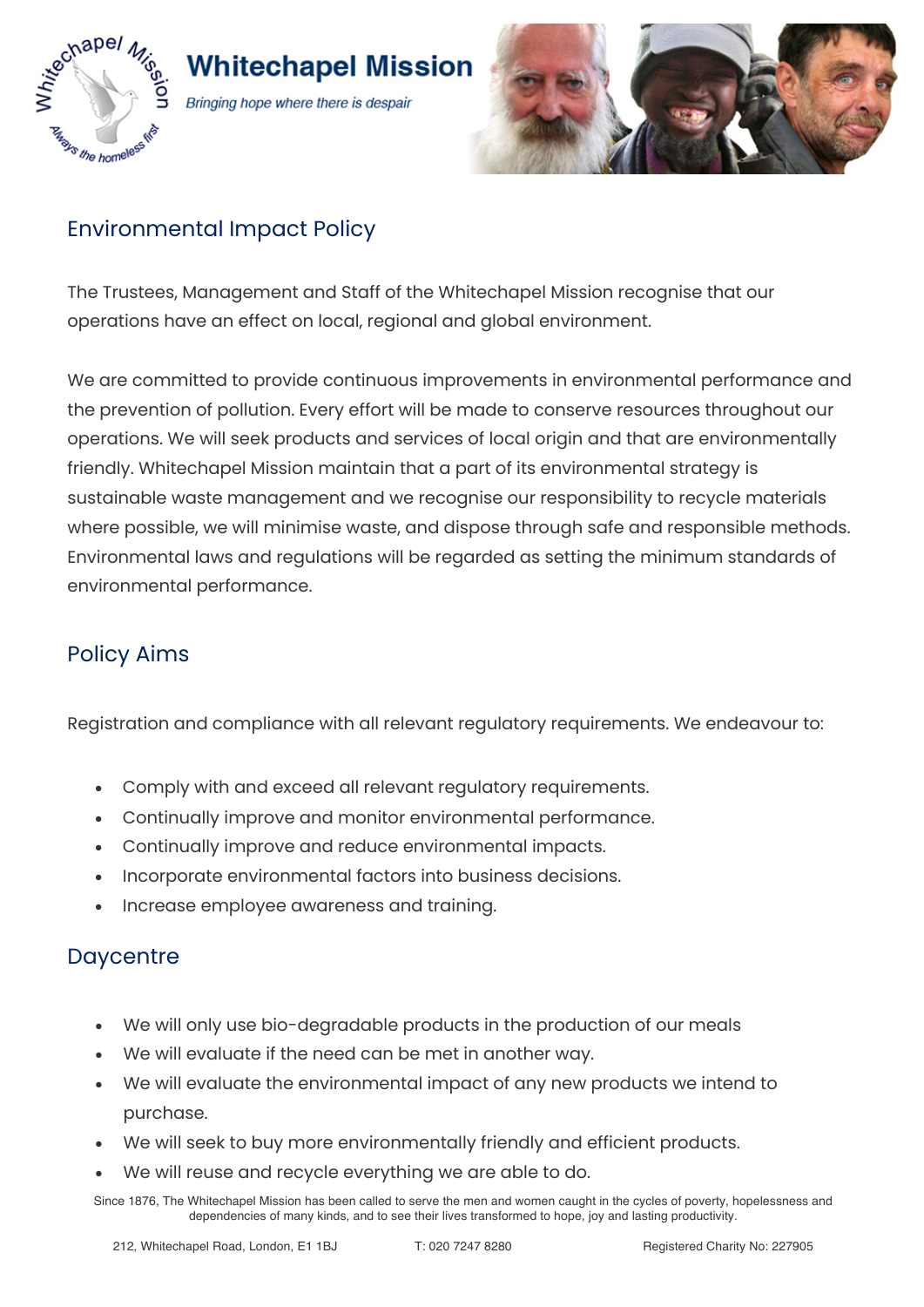## Energy and Water

- We will seek to reduce the amount of energy used as much as possible.
- Lights and electrical equipment will be switched off when not in use.
- Heating will be adjusted with energy consumption in mind.
- The energy consumption and efficiency of new products will be taken into account when purchasing.

## Office Supplies

- We will minimise the use of paper in the office.
- We will reduce packaging as much as possible.
- We will only buy, and use recycled and recyclable paper products.
- We will reuse and recycle all paper where possible.

## **Transportation**

- We will reduce the need to travel, restricting to necessity trips only.
- We will promote and accommodate the use of travel alternatives such as e-mail or video/phone conferencing.
- We will make additional efforts to accommodate the needs of those using public transport or bicycles.
- We will only use "green" vehicles and maintain them rigorously.

## Maintenance and Cleaning

- We will comply with and exceed all relevant regulatory requirements.
- We will continually improve and monitor environmental performance.
- We will continually improve and reduce environmental impacts.
- We will incorporate environmental factors into business decisions.
- We will increase employee awareness through training.

## Monitoring and Improvement

- Cleaning materials will be as environmentally friendly as possible.
- Materials used in office refurbishment will be as environmentally friendly as possible.
- We will only use licenced and appropriate organisations to dispose of waste.